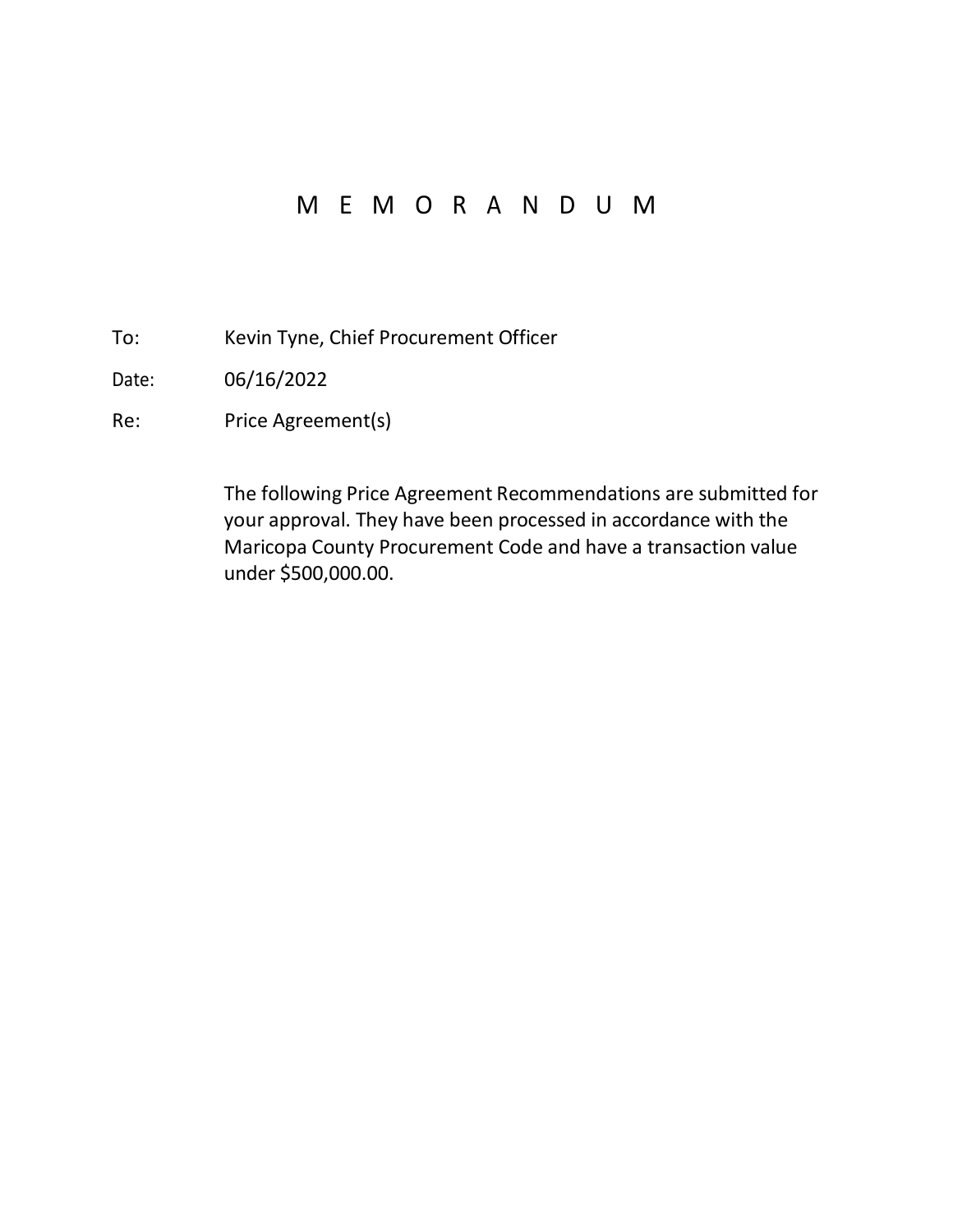## **OPS Agenda - Thursday, June 16, 2022**

### **1. 220248-C, DAIRY PRODUCTS**

Approve the contract for award at an estimate of \$500,000.00 over one year until June 30, 2023, with four one-year renewal options. The effective date of the contract will be July 1, 2022. The purpose of the contract is to provide to Maricopa County dairy products.

Aikins Distribution Inc Approved on 6/16/2022 3:42:25 PM by Kevin Tyne, Chief Procurement Officer

#### **2. 15054-CI, BLOOD PRESSURE AND WEIGHT MONITORING EQUIPMENT**

This Contract provides blood pressure and weight monitoring equipment throughout Maricopa County for employees use.

This Contract contains options for contract renewals and is being renewed for a term of one year through June 30, 2023. The remaining MA balance in Advantage 3x of \$18,307.68 is not sufficient to cover anticipated spend through the end of this new term, \$15,000.00 needs to be added to the Contract award value.

AMS Health Clinic, LLC Approved on 6/16/2022 3:42:07 PM by Kevin Tyne, Chief Procurement Officer

#### **3. 180249-C, TRAFFIC SIGNAL HEADS & COMPONENTS**

This Contract provides This Contract provides for traffic signal heads and components to maintain them and is used by MCDOT throughout Maricopa County for device replacement and repairs. This contract ensures regulatory requirements and community safety concerns are met.

This Contract contains options for contract renewals and is being renewed for a term of one year thru 6-30-2023. The remaining MA balance in Advantage 3x of \$14,014.04 is not sufficient to cover anticipated spend thru the end of this new term, so \$150,000.00 needs to be added to the Contract award value.

Wesco Distribution DBA: Brown Wholesale Approved on 6/16/2022 3:42:15 PM by Kevin Tyne, Chief Procurement Officer

#### **4. 220052-ROQ, MEDICAL EXAMINER'S OFFICE RENOVATIONS**

Approve the Contract for Award at an estimate of \$174,995.14 with an estimated completion date of 12/31/2024. The purpose of the contract is to provide professional design services for the Facilities Management Office for the Medical Examiner's Office Renovations located at 701 W. Jefferson Street, Phoenix.

Dekker-Perich-Sabatini. Approved on 6/16/2022 3:41:54 PM by Kevin Tyne, Chief Procurement Officer

### **5. 200143-RFP, HUMAN RESOURCE MANAGEMENT SYSTEM AND RELATED SERVICES-ACCENTURE LLP**

Approve a contract value increase for Accenture LLP for the implementation deployment services of the Human Resources Information System (HRIS) and Related Services. The initial contract term is two (2) years commencing on or around January 4, 2021 and ending on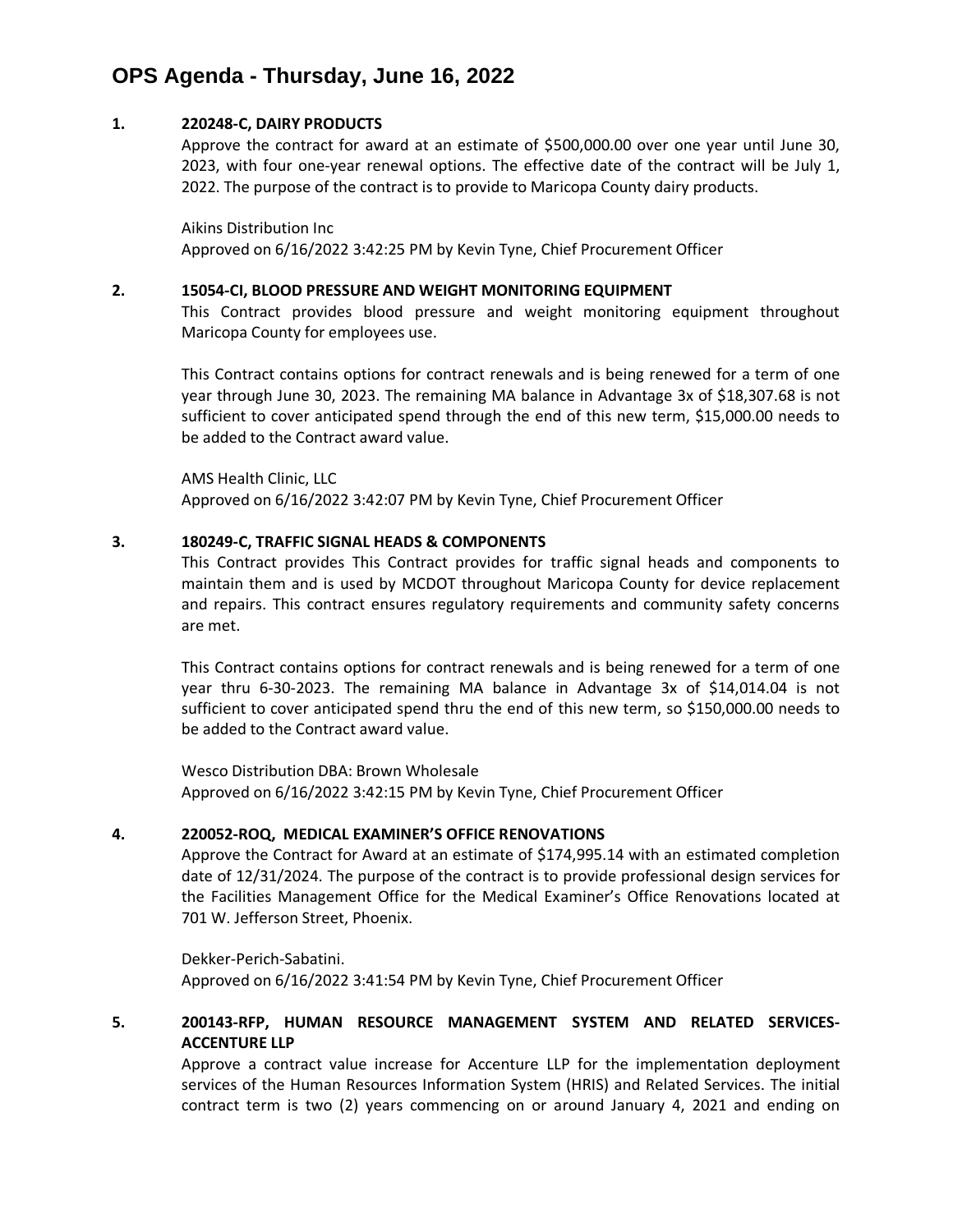December 31, 2022 with the option for three (3) annual renewals. The value increase was previously approved by OPS and will be formally approved on the June 16, 2022 agenda.

The contract value increase request of \$1,832,320 changed the current contract award amount from \$4,017,038 to a new award total of \$5,849,358. Approved on 6/16/2022 3:42:44 PM by Kevin Tyne, Chief Procurement Officer

## **6. 180002-RFP, PROFESSIONAL TRAINING SERVICES & TECHNICAL ASSISTANCE FOR HUMAN SERVICE PROGRAMS**

This Contract provides a pool of qualified vendors, independent contractors, LLC's, state or local higher education institutions, colleges and universities with extensive expertise and a proven track record of competency in areas related to the provision of training services and technical assistance programs. The training services provided include, but are not limited to, infant/toddler early childhood education, program design and organizational management including grant management, and program implementation.

This contract contains options for contract renewals and is being renewed for a term of one year, through June 30, 2023. The remaining MA balance in Advantage 3x of \$273,573.86 is sufficient to cover anticipated spend through the end of this new term, so no additional funding is required.

Child & Family Resources Kaplan Early Learning Company Lakeshore Learning Materials Western Kentucky University The Devereux Foundation Community Alliance Consulting, LLC, LeCroy & Milligan Associates, Inc Phase Consulting Partners Teaching Strategies TriMetrix Inc The Gravely Group Approved on 6/16/2022 3:41:44 PM by Kevin Tyne, Chief Procurement Officer

#### **7. 200161-RFP, ESCROW AND TITLE SERVICES**

This Contract provides but are not limited to, providing commitments for title insurance, litigation guarantees, Condition of Title reports, and escrow services that include title clearing, as well as issuance of title insurance policies and endorsements. RED, MCDOT and FCD use/uses this contract for providing commitments for title insurance, litigation guarantees, escrow services that include title clearing, as well as issuance of title insurance policies and endorsements.

This Contract contains options for contract renewals and is being renewed for a term of two years, thru 6-30-2024. The remaining MA balance in Advantage 3x of \$394,334.00 is not sufficient to cover anticipated spend thru the end of this new term, \$1,500,000.00 needs to be added to the Contract award value.

Sharon Hodges DBA: Allands Security Title Agency Commonwealth Land Title Company Pioneer Title Agency Approved on 6/16/2022 3:41:31 PM by Kevin Tyne, Chief Procurement Officer